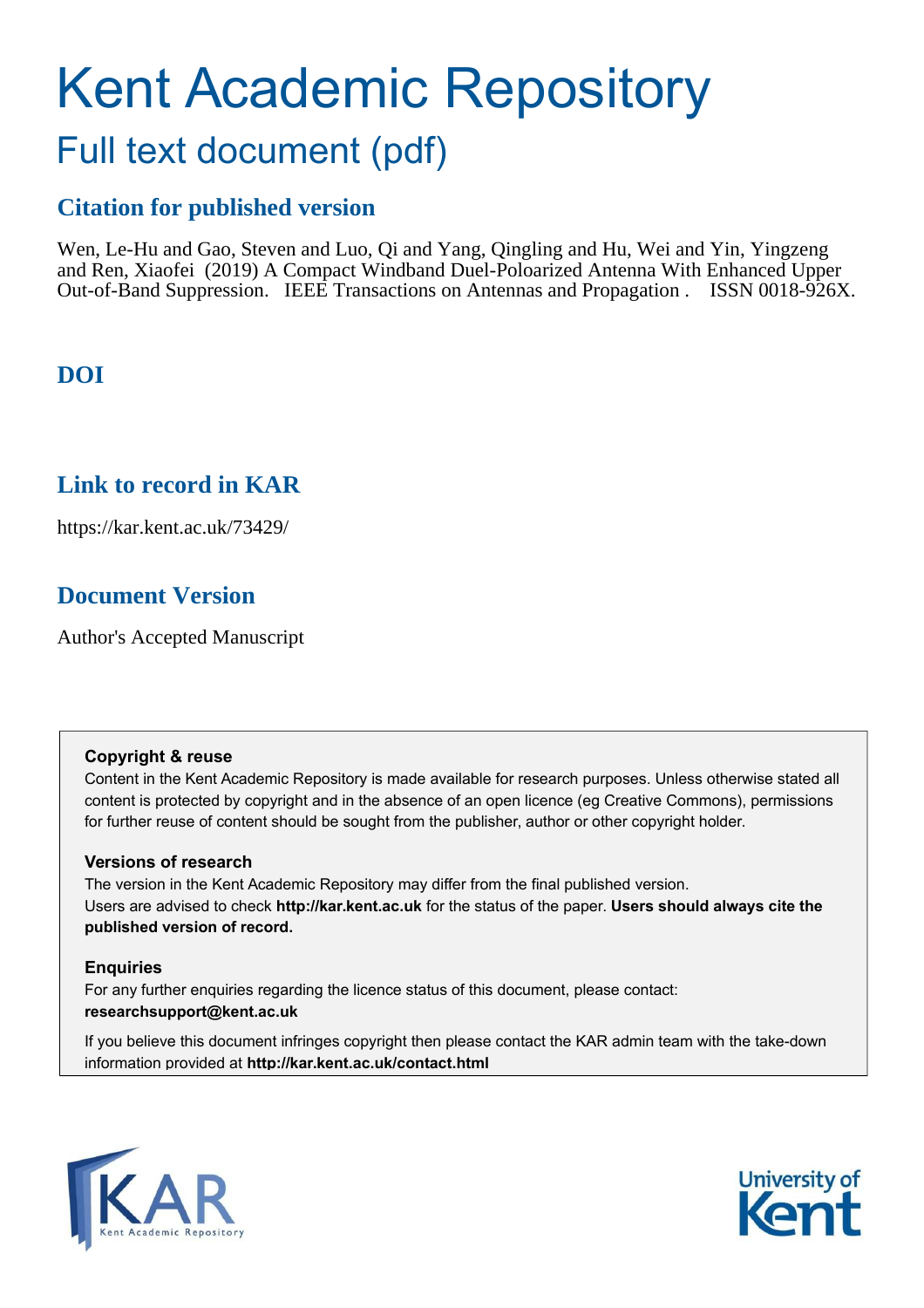## A Compact Wideband Dual-Polarized Antenna With Enhanced Upper Out-of-Band Suppression

Le-Hu Wen, Steven Gao, Fellow, IEEE, Qi Luo, Member, IEEE, Qingling Yang, Wei Hu, Member, IEEE and Yingzeng Yin, Member, IEEE, Xiaofei Ren, Jian Wu

**Abstract—A compact wideband dual-polarized antenna with enhanced upper out-of-band suppression is presented in this paper. The proposed antenna is equivalent as two electric dipoles and two magnetic dipoles by using the crossed shunt loops. The incorporation of the electric and magnetic dipoles makes the antenna achieve wide impedance bandwidth and compact radiator size. In addition, four parasitic strips are inserted near the inner edge of the four loops to enhance the antenna upper out-of-band suppression at 3.5 GHz with improved impedance bandwidth. The antenna is fed by the crossed coaxial baluns with high isolation. A shorting sheet is introduced into the baluns to further enhance the upper out-of-band suppression and create another rejection at 4.9 GHz. To demonstrate the design method, the proposed antenna prototype was fabricated and measured. Measured results show that the proposed antenna has a wide impedance bandwidth of 1.625-3.05 GHz** (61%) for  $S_{11}$  <-14 dB **with the isolation better than 38.3 dB. The upper out-of-band suppression of the antenna is also largely enhanced with measured >-2 dB from 3.35 GHz to 5.25 GHz. In addition, stable antenna gain and radiation patterns are achieved for base station applications.** 

**Index Terms—Balun, dual-polarized antenna, electric dipole, magnetic dipole.** 

#### I. INTRODUCTION

OWING to advantages of combating the multi-path fading<br>
Oeffect and increasing the channel capacity to the wireless effect and increasing the channel capacity to the wireless communication systems, dual-polarized antennas have received much popularity in different application scenarios, such as base stations, satellites, and radars systems. However, as the development of these communication systems, many challenges are needed to be resolved, including the increased communication bandwidth, the increasingly limited antenna installation space, and the undesired interferences from other wireless communication systems [1]-[2].

Patch antennas are a popular type of radiators to realize dual-polarization with low profile configuration [3]-[10]. To increase the antenna impedance bandwidth and achieve high port isolation, slot coupling and aperture coupling [3]-[7] are the commonly used methods with the multi-layer configuration.



Fig. 1. Equivalent electric dipole and magnetic dipole configurations. (a) Reference [20]. (b) Reference [23]. (c) Proposed antenna.

In [8], the hybrid feed method is applied to realize dual-polarization with high port isolation of 43 dB and low cross-polarization level of -37 dB. In [9]-[10], novel resonator feed methods are utilized to realize wideband and dual-band dual-polarized antennas. However, patch antennas of these kinds are usually facing the problems of narrow bandwidth due to the low-profile configuration. Although the bandwidths of these patch antennas fed by the multi-mode resonators are enlarged, the radiation patterns are also affected by the parasitic radiation from the loaded slots and resonators.

Compared to the other communication systems, base stations require a much wider range of bandwidth for wireless mobile communication, which usually need to cover the bandwidth of 1.7-2.7 GHz for 2G/3G/4G requirements. To obtain a broad bandwidth, various dual-polarized crossed dipole antennas are reported in recent years [11-19]. In [12] and [13], fan-shaped dipoles and bowtie-shaped dipoles are proposed with wide bandwidth and high isolation. In [14]-[16], different parasitic elements are used to improve the antenna bandwidth and stabilize the radiation patterns. Also, printed integrated baluns [17]-[18] and tuned loop [19] are introduced to design dual-polarized antennas. These dual-polarized antennas can normally meet the current requirements for base stations. However, with the development of base station systems [26], 5G frequency bands have already been licensed in China. Two sub-6G frequency bands, which are 3.4-3.6 GHz and 4.8-5 GHz, could have produced interferences to the current 2G/3G/4G base station systems. In addition, the newly introduced 5G antennas will lead to the more limited space for base station antennas. So it is necessary to develop compact antennas with high suppression at the 5G bands for the current 2G/3G/4G base stations.

Recently, metamaterial-inspired, near-field resonant parasitic, Huygens source antennas are reported to realize electrically small antennas [20]-[22]. By using near-field resonant parasitic elements, both electric and magnetic dipoles are integrated to achieve Huygens source radiation with very

This work was supported in part by China Research Institute of Radiowave Propagation, in part by EPSRC grants EP/N032497/1 and EP/P015840/1, and in part by scholarship from the China Scholarship Council. (Corresponding author: Le-Hu Wen)

L.-H. Wen, S. Gao, Q. Luo, and Q. Yang are with the School of Engineering and Digital Arts, University of Kent, Canterbury CT2 7NT, U.K. (e-mail: lw347@kent.ac.uk)

W. Hu and Y. Yin are with the National Key Laboratory of Antennas and Microwave Technology, Xidian University, Xian 710071, China.

X. Ren and J. Wu are with the Innovation and Research Center, China Research Institute of Radiowave Propagation, Qingdao, 266107, China.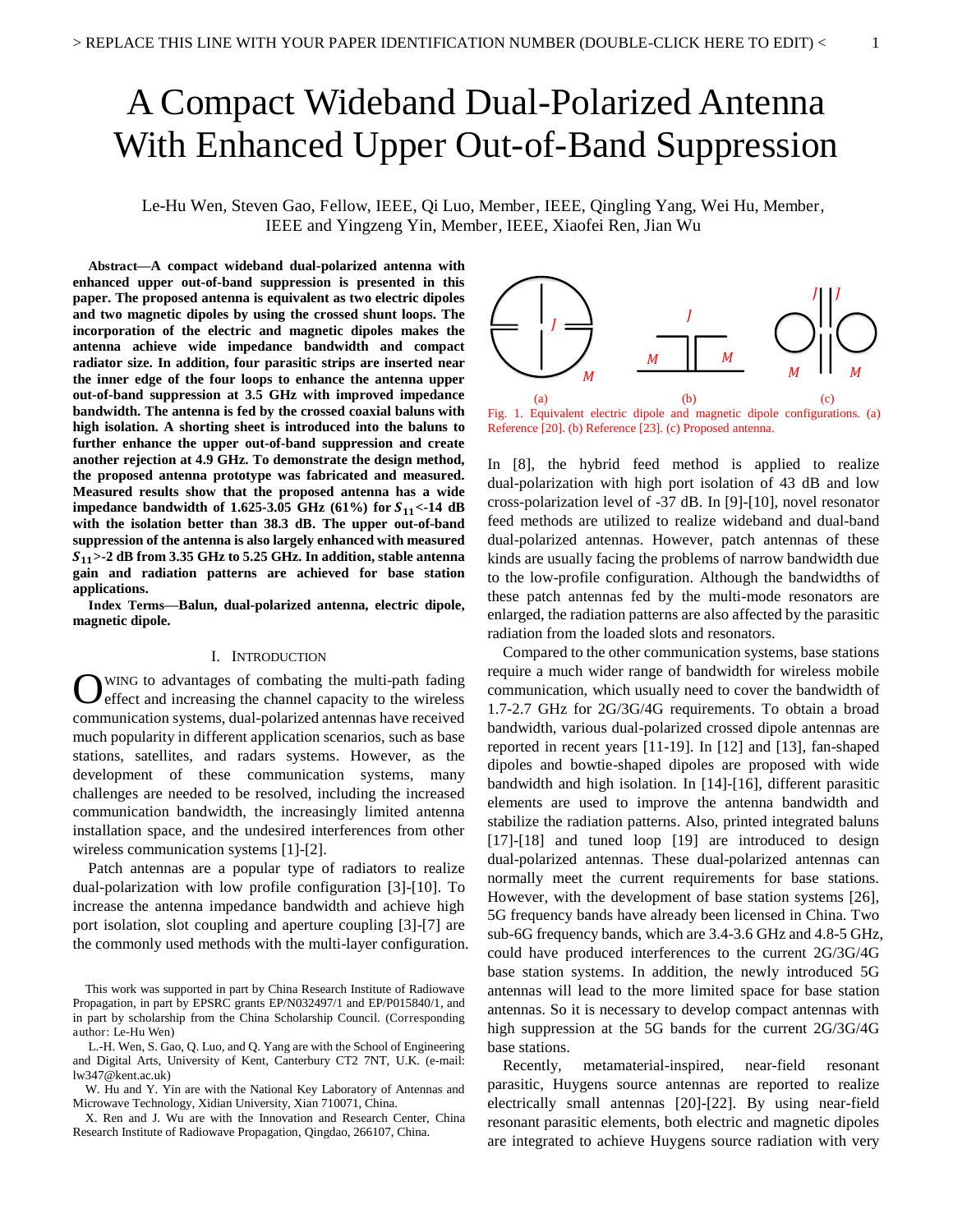compact configurations. However, the bandwidth of these proposed antennas is normally not wide enough to cover base station requirement, and these antennas are mainly focused on the single-polarized antennas or circularly polarized antennas. Dual-polarized magneto-electric dipole antennas in [23]-[25] have achieved wide impedance bandwidth, but large spaces are occupied compared to the Huygens source antennas.

In this paper, a novel dual-polarized antenna with electric and magnetic resonances is proposed with wide impedance bandwidth and compact radiator size. Fig. 1 compares the proposed equivalent electric dipole and magnetic dipole configuration with the Huygens source antenna [20] and the magneto-electric dipole antenna [23]. Huygens source antennas feature electrically small configuration owing to the incorporation of both an electric dipole and a magnetic dipole. Magneto-electric dipole antennas are a combination of resonating dipole mode and patch mode. The equivalent electric dipole and magnetic dipole configuration for our proposed antenna is shown in Fig. 1(c), which is different from these two types, and composed of two electric dipoles and two magnetic dipoles. The proposed antenna can also be seen as a new type of the printed biquad antennas [27]-[30]. However, the traditional biquad antennas are normally realized for single-polarization, and radiate as the electric dipoles.

The equivalent electric dipoles and magnetic dipoles are developed by the crossed shunt loops, which make the proposed antenna achieve wider impedance bandwidth and more compact size. Compared to the first matching frequency of the single-polarized shunt loop antenna, the first matching frequency of the dual-polarized crossed shunt loop antenna is only 1/3 of its counterpart. This means large antenna size can be reduced owing to the introduction of electric dipoles and magnetic dipoles. Furthermore, four parasitic strips are introduced near the inner edge of the loops, which not only help to enlarge the antenna impedance bandwidth, but also improve the antenna selectivity and produce the first suppression at 3.5 GHz. In addition, crossed coaxial baluns are used to feed the proposed antenna with the newly introduced shorting sheet, which is utilized to create the second suppression at 4.9 GHz. Therefore, two radiation nulls are achieved at the center of two 5G base stations bands.

To validate the design concept, the proposed dual-polarized antenna is designed, fabricated, and measured. The measured results show that the proposed antenna has a wide impedance bandwidth of 1.625-3.05 GHz (61%) for  $S_{11}$  <-14 dB and high isolation of 38.3 dB with a compact radiator size. Furthermore, enhanced upper out-of-band suppression from 3.35 GHz to 5.25 GHz with  $S_{11}$  > -2 dB is achieved with two radiation nulls at the desired frequency of 3.5 GHz and 4.9 GHz. Stable antenna gain and beamwidth are also achieved for base station applications.

#### II. DUAL-POLARIZED ANTENNA

#### A. Configuration

The configuration of the proposed dual-polarized antenna is shown in Fig. 2. This antenna is composed of a square antenna



Fig. 2. Configuration of the proposed dual-polarized antenna. (a) 3D view. (b) Top view of the antenna radiator. (c) Side view. (d) Details of the crossed coaxial baluns. (Detailed parameters of the proposed dual-polarized antenna. Lg=140 mm, L1=47.5 mm, L2=27.5 mm, w1=10.5 mm, w2=1 mm, w3=4 mm,  $d1=0.2$  mm,  $d2=0.3$  mm,  $d3=1.5$  mm,  $H=33$  mm,  $H1=3$  mm)

reflector, two crossed coaxial baluns, and the antenna radiator. The antenna is designed of  $\pm 45^{\circ}$  polarizations for base station applications. The square reflector is made up of a square copper sheet with the length of 140 mm, which is designed for the unidirectional radiation and low back radiation. The antenna radiator is printed on both sides of a Rogers 4003C substrate with the dielectric constant of 3.55 and the thickness of 0.813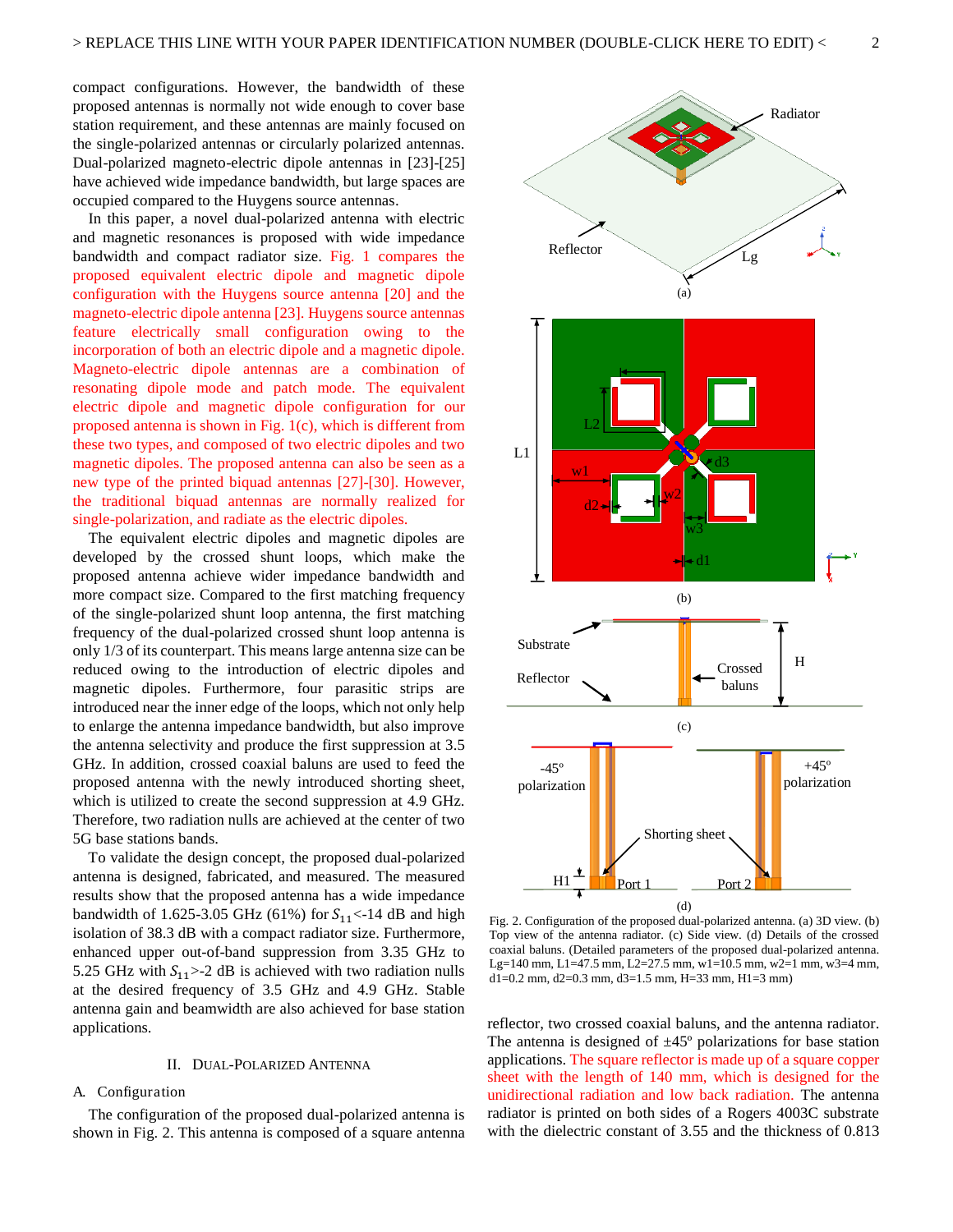mm. Two crossed coaxial baluns are used to feed the top radiator with balanced excitation magnitude and phase, which are of great importance to improve the antenna isolation.

Fig. 2 (b) shows the detailed configuration of the antenna radiator. It consists of two pairs of crossed shunt loops. Note that one pair is printed on the top layer of the substrate, which is realized for -45º polarization. Another pair is printed on the bottom layer and realized for +45º polarization. These two pairs of shunt loops are of the same size and symmetrical to each other with the stepped line width of w1 and w3. The distance between the edges of two crossed loops is d1. These three parameters are important to the improvement of antenna input impedance. By using the crossed shunt loops, electric and magnetic resonance characteristic is introduced with the compact radiator size. Four parasitic strips are located near the inner edge of the loops, and they can further broaden the antenna impedance bandwidth and introduce the first suppression at 3.5 GHz. In the figure, the copper on the top layer of the substrate is depicted in red color, and the copper on the bottom layer is depicted in green color.

Fig. 2 (c) shows the side view of the dual-polarized antenna. The distance from the top radiator to the antenna reflector is designed as 33 mm to obtain stable unidirectional radiation for base station applications. To realize high port isolation, crossed coaxial baluns are used to feed the proposed dual-polarized antenna. The detailed side view of the crossed coaxial baluns is shown in Fig. 2 (d). For the -45º polarization, the outer conductors of the two coaxial cables are connected to both sides of the shunt loops, while the inner conductor of one coaxial cable is penetrated through one shunt arm, and connected to the other shunt arm on the top layer. For the +45º polarized shunt loops, the outer conductors of the coaxial cables are also soldered to the two center strips of loops, while the inner conductor of one cable is soldered to the outer conductor of the other cable. In addition, a shorting sheet is added at the end of the crossed baluns, which is used to introduce the second upper suppression at 4.9 GHz. All the simulation works in this paper are with the help of Ansys HFSS 18.0. The details of the optimized parameters for the dual-polarized antenna are shown in the caption of Fig. 2.

#### B. Equivalent Electric Dipoles and Magnetic Dipoles

The proposed antenna can be equivalent as a combination of electric dipoles and magnetic dipoles. Therefore, electric and magnetic resonances are developed by using the crossed shunt loops. Two simplified antenna models are used to illustrate the different resonance characteristics of electric and magnetic dipoles, and they are shown in Fig. 3. In this figure, Antenna 1 is the simplified antenna for dual-polarization by using crossed shunt loops, which is excited by the ideal lump ports. Antenna 2 is the single-polarized counterpart with only one shunt loops. Both two reference antennas are simulated with the same antenna reflectors, and the reflectors are also of the same size as the proposed antenna in Fig. 2.

Fig. 4 (a) shows the simulated S-parameters of the two reference antennas. The impedance bandwidth of Antenna 1 for  $S_{11}$ <-15 dB is from 1.65 GHz to 2.6 GHz, and two reflection zeroes are observed at 1.74 GHz and 2.36 GHz. Whereas the Antenna 2 has only one reflection zeroes, which is observed at 5.24 GHz. Although the two antennas have the same radiator



Fig. 3. Simulation models of the dual-polarized antenna and single-polarized antenna. (a) Antenna 1. (b) Antenna 2.



Fig. 4. Simulated results of the reference Antenna 1 and Antenna 2. (a) S-parameters. (b) Input impedances.

configuration for one polarization, different resonant frequencies are observed in the figure. With the combination of electric and magnetic resonances, the ratio of the first reflection zeroes between the Antenna 1 and Antenna 2 is about 1/3, which denotes that a significant size reduction can be achieved by using the proposed structure of Antenna 1.

To clearly illustrate the inner resonance characteristics of the two antennas, the simulated input impedances of the two antennas are shown in Fig. 4 (b). According to the definition given in [31]-[32], the natural resonance and anti-resonance can be indicated by the input impedance of the antenna. The input impedance  $Z_{in}(\omega)$  of the antenna can be defined as

$$
Z_{in}(\omega) = R_{in}(\omega) + jX_{in}(\omega)
$$
 (1)

where the real part  $R_{in}(\omega)$  is the input resistance of the antenna, and the imaginary part  $X_{in}(\omega)$  is the input reactance. If  $X_{in}(\omega_0) = 0$  and  $X'_{in}(\omega_0) > 0$ , the frequency  $\omega_0$  is defined as the resonance frequency. Contrarily, if  $X_{in}(\omega_0) = 0$  and  $X'_{in}(\omega_0)$  < 0, the frequency  $\omega_0$  is defined as the anti-resonance frequency.

As shown in this figure, the first anti-resonance frequency  $(f_4)$ of the single-polarized shunt loop Antenna 2 is found at 2.7 GHz with high resistance and fast variated reactance. The first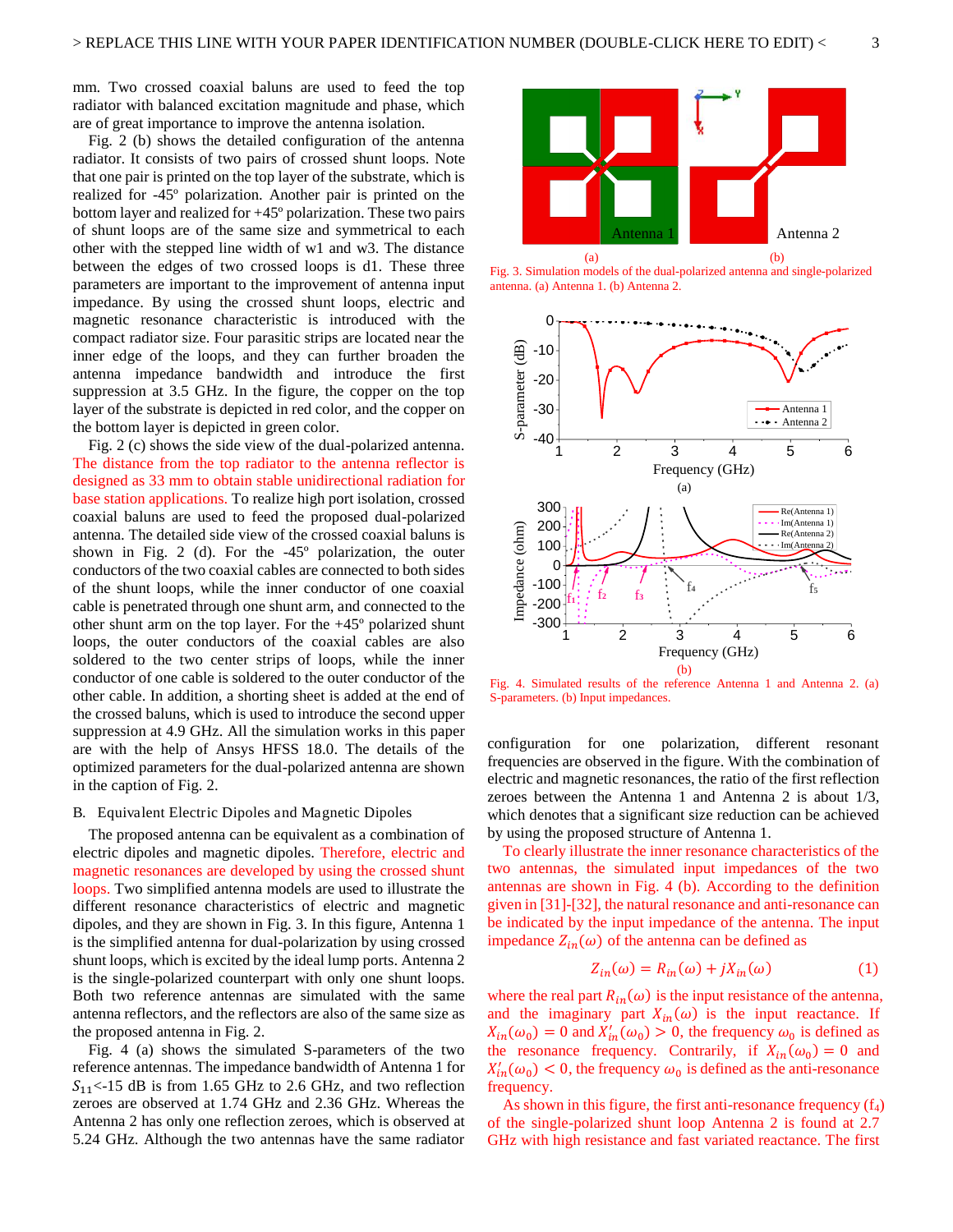resonance frequency  $(f_5)$  is observed at around 5.1 GHz, which is the second order resonance of the shunt loop antenna, and produces a reflection zero at 5.24 GHz. Whereas the first anti-resonance frequency  $(f_1)$  of crossed shunt loop Antenna 1 is observed at 1.2 GHz, which is very lower than the first anti-resonance frequency of the single polarized Antenna 2. Two resonance  $(f_2 \text{ and } f_3)$  are observed within the bandwidth at around 1.74 GHz and 2.36 GHz. Considering the values of  $f_1, f_2$ , and  $f_3$ , it can be inferred that  $f_3$  is the second order of  $f_1$ , and  $f_2$  is produced by the incorporation of the other pair of the crossed shunt loops. Therefore, with these two resonances, wide impedance bandwidth can be achieved for Antenna 1.

Fig. 5 shows the current distributions on the surface of the two antennas. The two reference antennas are excited for +45º polarization, and auxiliary arrows are added to help to illustrate the different resonance characteristics. As shown in Fig. 5 (a), Antenna 1 can be equivalent as a combination of two electric dipoles (in *φ*= 45º plane) and two magnetic dipoles (in *φ*= -45º plane) at the center frequency of 2.2 GHz. Two electric dipoles are of the same direction, whereas the magnetic dipoles are of the reverse direction. This can be further validated by the H-field and E-field distributions in *φ*= -45º plane and *φ*= 45º plane, respectively. As shown in Fig. 5 (c) and (d), the directions of H-field in the  $\varphi$  = -45° plane of the two magnetic dipoles are reverse, while the directions of the E-field in the *φ*= 45º plane are same.

Therefore, the resonance characteristics of the two reference antennas are totally different. Antenna 1 is a combination of electric dipoles and magnetic dipoles, and the excited shunt loops are the magnetic dipoles. However, for the excited single-polarized antenna in Fig. 5 (b), it is equivalent only as four electric dipoles and excited for +45º polarization at the first resonant frequency. Owing to the introduction of magnetic dipoles, the first impedance matching frequency moves to the much lower frequency with the dual-resonance characteristic.

Fig. 5 (e) and (f) show the current distributions of the Antenna 1 at two reflection zero frequencies of 1.74 GHz and 2.36 GHz. Two different resonances of magnetic resonance and electric resonance can be characterized. It can be seen that, when +45º polarization is excited at the first resonance of 1.74 GHz, strong current distributions are mainly distributed on the top right and bottom left loops of the antenna and form two current loops. Therefore, Antenna 1 can be equivalent as two magnetic dipoles at 1.74 GHz. While at the second resonance of 2.36 GHz, strong current distributions are mainly concentrated on the top left and bottom right loops, and flow with the same direction. So Antenna 1 can be equivalent as two electric dipoles at 2.36 GHz.

Of all the parameters for Antenna 1, the distance (d1) between the two crossed shunt loops has a more sensitive effect on the antenna impedance bandwidth, which denotes the close interaction between the electric dipoles and the magnetic dipoles. Fig. 6 shows the simulated S-parameters of Antenna 1, which varies with different length of d1. As shown in the figure, two resonances are observed within the antenna impedance bandwidth. The shorter distance will make the two resonance move together, and lower reflection coefficient within the bandwidth is achieved. Contrarily, when the value of d1 becomes bigger, two resonances will move apart, and the reflection coefficient at the center of the frequency band will be



Fig. 5. Current distributions on the surface of the two antennas: (a) Antenna 1 at 2.2 GHz. (b) Antenna 2 at 5.24 GHz. H-field and E-field distributions of the reference Antenna 1 at 2.2 GHz: (c) H-field distribution in *φ*=-45º plane. (d) E-field distribution in *φ*=45º plane. (e) Current distribution of Antenna 1 at 1.74 GHz. (f) Current distribution of Antenna 1 at 2.36 GHz.



Fig. 6. Simulated S-parameters vary with different d1.

deteriorated. Therefore, the antenna impedance bandwidth can be easily controlled by this parameter.

#### C. Enhanced Bandwidth and Suppression

With both the electric and magnetic resonances, wide impedance bandwidth of 1.7-2.6 GHz for  $S_{11}$  <-15 dB is achieved for Antenna 1. However, two obvious problems can be seen from Fig. 7. The first is that the impedance bandwidth is not wide enough to cover the full communication band for current 2G/3G/4G base stations. In addition, the suppression at the upper band is not very good. The simulated  $S_{11}$  from 3.4 GHz to 5 GHz is below -5 dB, and a parasitic resonance can be observed at about 5 GHz. This will bring certain interferences or blockages to the current base station systems if unwanted signals appear at these frequency bands.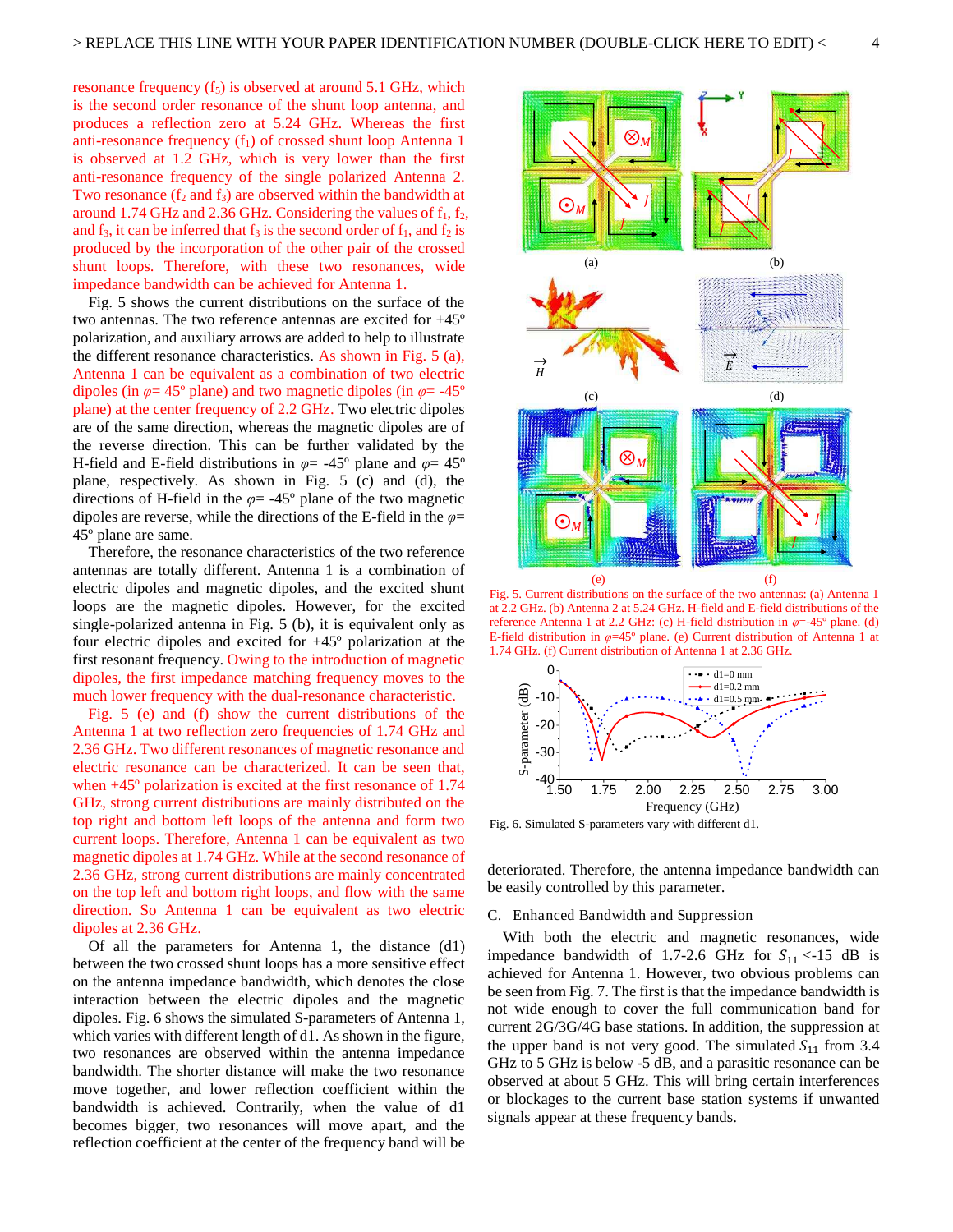

Fig. 7. Simulation model and results of reference Antenna 3. (a) Simulation model. (b)  $S_{11}$  and peak realized gain of the reference Antenna 1 and Antenna 3. (c) Input impedances of the reference Antenna 1 and Antenna 3.



Fig. 8. Current distributions on the surface of Antenna 3 at different frequencies. (a) 2.9 GHz. (b) 3.5 GHz.

To overcome these problems, four parasitic strips are introduced, and they are printed near the inner edge of the loops. The performance of the newly introduced four parasitic strips is illustrated by Antennas 3, and the simulation model is shown in Fig. 7 (a). The only difference between Antenna 3 and Antenna 1 is the introduction of the four parasitic strips. As shown in Fig. 7 (b), the first and second reflection zeroes of Antenna 3 are observed at 1.7 GHz and 2.35 GHz, which are almost the same resonant frequencies as the reference Antenna 1. However, different from Antenna 1, a third reflection zero appears at 2.9 GHz, and a steep roll-off rate is found at the upper band edge for Antenna 3. Another should be noted that a radiation null is observed at 3.5 GHz. Accordingly, a maximum reflection is



Fig. 9. Simulated  $S_{11}$  and peak realized gain of Antenna 3. (a) With different length of the parasitic strip (L2). (b) With different distance between the parasitic strip and the inner edge of the loop (d2).

also found at 3.5 GHz. The newly introduced third reflection zero at 2.9 GHz and the first suppression at 3.5 GHz can also be illustrated by the input impedances of these two antennas, as shown in Fig. 7 (c). As shown in the figure, when the parasitic strips are added into the Antenna 3, one pair of anti-resonance  $(f<sub>6</sub>)$  and resonance  $(f<sub>7</sub>)$  is introduced into the frequency band of interest, which produces the third reflection zero at 2.9 GHz. Moreover, very low resistance is found at 3.5 GHz with the value close to zero, which means the antenna is short-circuited at this frequency. Therefore, strong reflection is found at this frequency, and the radiation at this frequency is highly suppressed.

To further illustrate new resonance and suppression introduced by the parasitic strips, current distributions of the reference Antenna 3 at the new reflection zero at 2.9 GHz and the first suppression at 3.5 GHz are shown in Fig. 8. In Fig. 8 (a), strong current distributions are found on the surface of the two parasitic strips at 2.9 GHz. The strong current distribution on these two strips denotes that the third reflection zero is produced by the resonances of the two parasitic strips. As shown in Fig. 8 (b) at 3.5 GHz, strong current distributions are distributed not only on the surface of two strips, but also on the inner edge of the two loops. However, the current distributions on the strip and inner edge are opposite, and they cancel each other's radiation in the far field. In addition, the combination of the strip and inner edge works as a quarter wavelength open-circuited transmission line. Therefore, short-circuit is observed at the antenna input port and high suppression is achieved at 3.5 GHz.

To investigate the effect of the parasitic strips on the reflection coefficient and the realized gain for the proposed antenna, the length of the parasitic strips (L2) and the distance between the parasitic strip and the inner edge of the loop (d2) are studied. Fig. 9 (a) shows the simulated  $S_{11}$  and peak realized gain vary with the different length of the parasitic strips. It can be seen that, as the increase of the length, the third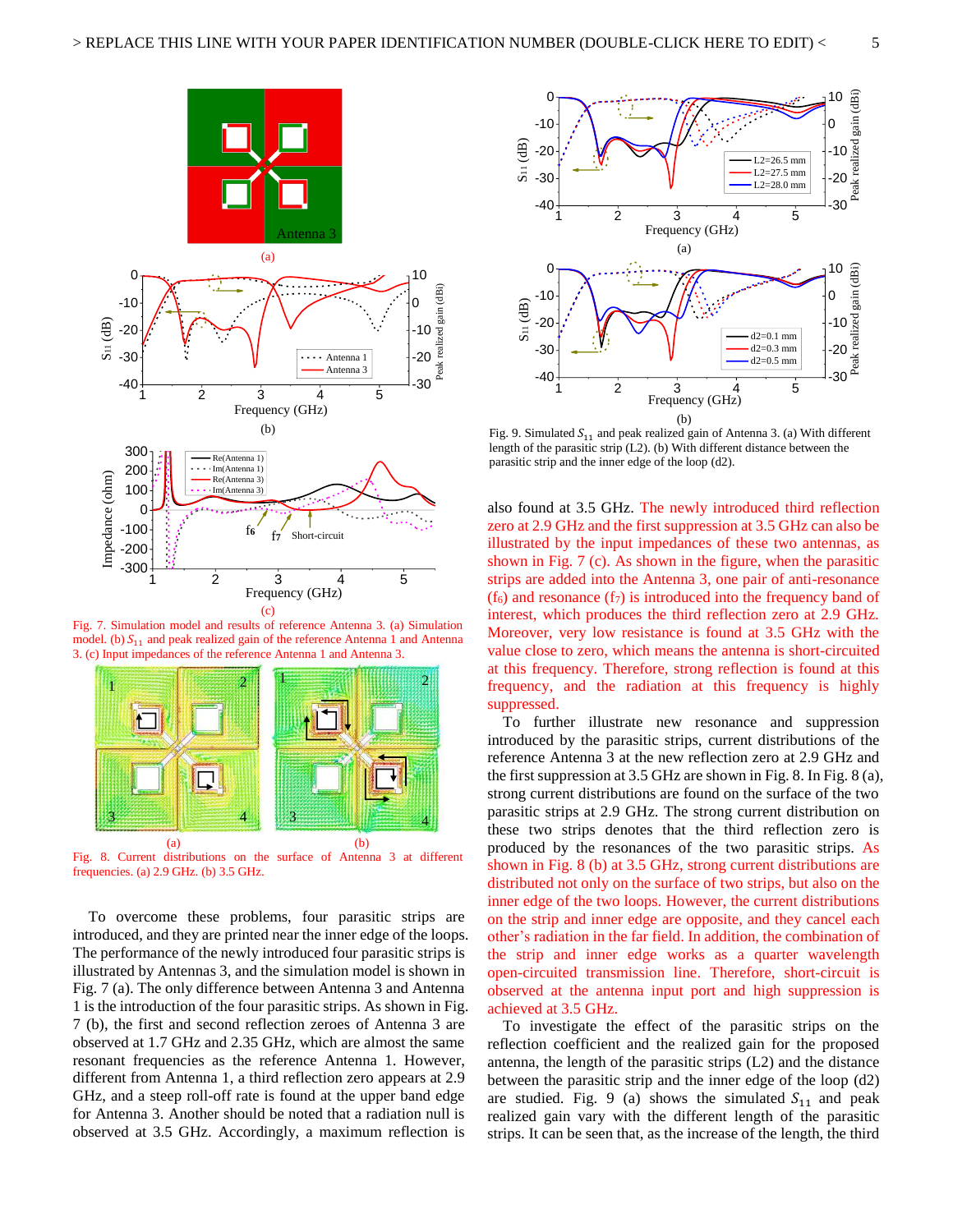resonance frequency shifts to the lower frequency, and the suppression frequency also moves to the lower frequency. Whereas the first and second resonant frequencies are almost unchanged with the variance of the length of the parasitic strips. This shows that the newly introduced third resonance and the first suppression have nearly no effect on the first and second resonance.

In Fig. 9 (b), as the increase of d2, the first two resonances are almost unchanged. However, with the increase of d2, the capacitance between the parasitic strip and the inner edge of the loop is decreased. Therefore, less energy is coupled from the radiating loops to the parasitic strips, which causes the third resonance and the first suppression to be shifted to higher frequencies. It should be noted that both L2 and d2 can affect the introduced resonance and suppression, but with little effect on the first two resonances. These two parameters provide much more freedom to adjust the newly introduced resonance and suppression to the desired frequencies.

#### D. Feed Structure

Crossed coaxial baluns are used to feed the proposed antenna with enhanced port isolation. Furthermore, a second suppression at the desired frequency of 4.9 GHz is achieved by using a shorting sheet at the end of the crossed coaxial baluns. To illustrate the working principle of the baluns, Fig. 10 compares the different feed configurations for the proposed antenna with the coaxial balun and with the unbalanced coaxial cable. Fig. 10 (a) shows the side view the proposed antenna fed by the coaxial balun. The outer conductors of the two cables are soldered to two arms of the antenna, while only one inner conductor of the cable is penetrated through one arm and soldered to the other arm of the antenna. Fig. 10 (b) shows the proposed antenna fed by ordinary unbalanced coaxial cable. The outer conductor is connected to one arm, while the inner conductor is connected to the other antenna arm.

Different impedance performances will be achieved by using two different feed structures. Fig. 11 compares the simulated S-parameters with different feed structures. In the figure, the simulated results depicted in blue colour is driven by the ideal balanced lumped port, and the simulated isolation is higher than 45 dB within the bandwidth. With the crossed baluns and the shorting sheet, the simulated isolation is better than 49 dB, which is as good as the ideal balanced lumped port driven antenna. The simulated antenna without baluns shows the worst port isolation, and the simulated isolation is only higher than 24.4 dB. Three simulated antennas show almost the same reflection coefficients within the bandwidth. Furthermore, different suppression levels are observed for the upper out-of-band. The second suppression frequency is observed at about 4.9 GHz for the proposed antenna, and the simulated reflection from 3.4 GHz to 5.4 GHz is higher than -1.7 dB. Whereas the simulated antenna without crossed baluns shows the worst suppression at around 5 GHz with two parasitic resonances. Poor suppression is also observed for the ideal lumped port driven antenna with one out-of-band parasitic resonance.

With the newly introduced shorting sheet at the end of baluns, the second suppression can be adjusted by changing the height of shorting sheet. Fig. 12 (a) shows the simulated input impedance of the antenna with and without the shorting sheet. It



Fig. 10. Configurations of the feed structures for the proposed antenna. (a) With coaxial balun. (b) With the only coaxial cable.



Fig. 11. Simulated S-parameters with different feed structures.



Fig. 12. Simulated results of the proposed antenna. (a) Input impedances of the proposed antenna with and without the shorting sheet. (b)  $S_{11}$  and peak realized gain with different height of the shorting sheet.

can be observed that, the shorting sheet has little effect on both the antenna input impedance within the bandwidth and the first suppression at 3.5 GHz. However, it can affect the second short-circuit frequency. As shown in the figure, when there is no shorting sheet soldered on the crossed coaxial baluns, the second short-circuit frequency with nearly zero resistance is observed at about 4.5 GHz. After the shorting sheet is introduced with the height of 3 mm, this short-circuit frequency shifts to the desired suppression frequency of 4.9 GHz. Therefore, high suppression is achieved at this frequency. To further research the working principle of the introduced suppression, the height of the shorting sheet (H1) is studied. As shown in Fig. 12 (b), with the increase of the height of the shorting sheet, the second suppression frequency moves to the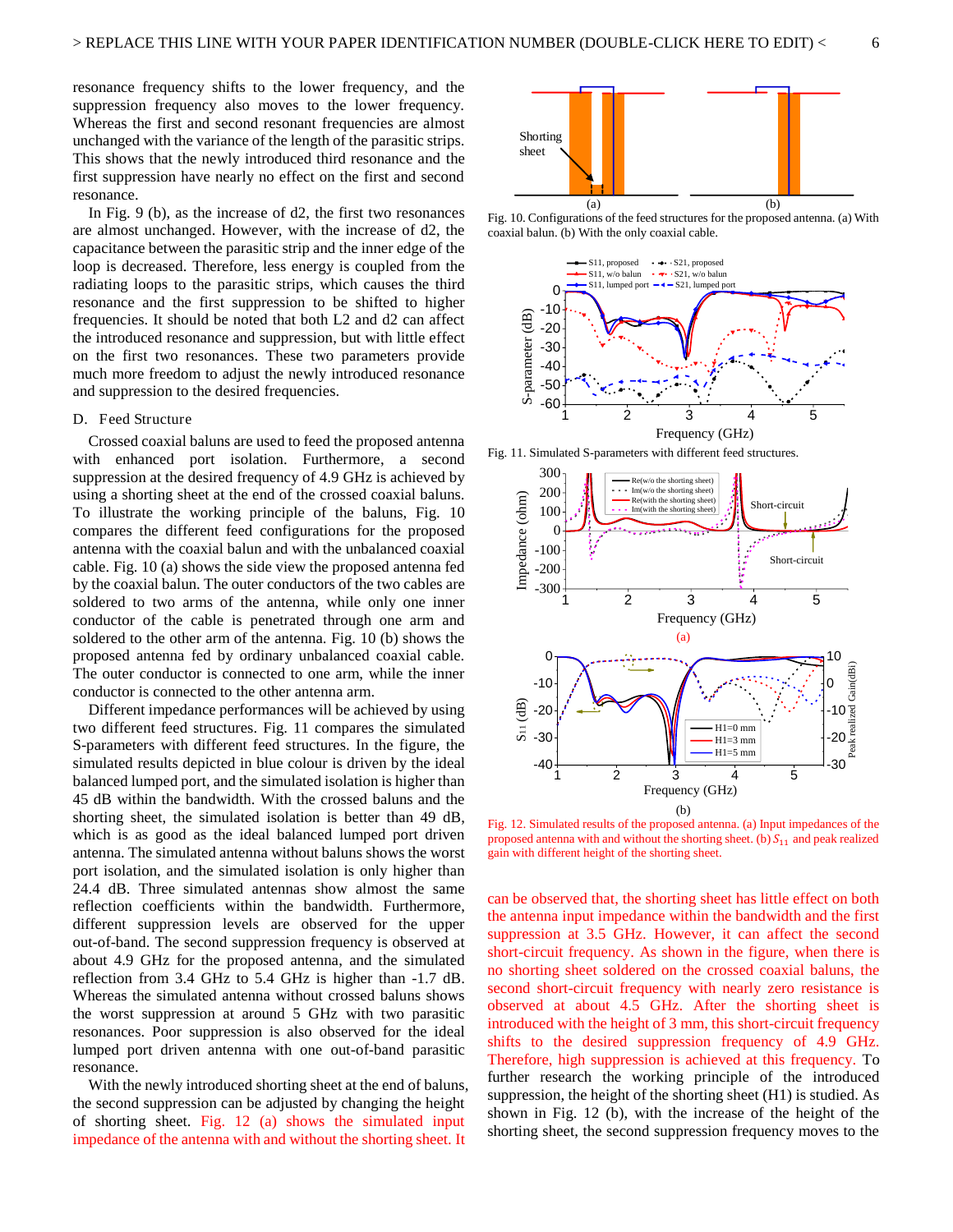

Fig. 13. Current distribution on the surface of the outer conductors for the proposed crossed coaxial baluns at 4.9 GHz.

higher frequency. Whereas the in-band impedance matching is almost unchanged. Three resonances within the band are shown with little variance, and the reflection coefficient within the bandwidth is well below -15 dB. The first suppression at 3.5 GHz is also not affected as the variance of H1. It should be noted that, H1=0 mm also denotes that the shorting sheet is not introduced to the crossed coaxial baluns. Observing from the simulated results, H1=3 mm is selected as the height of the introduced shorting sheet.

Fig. 13 shows the simulated current distribution on the surface of the crossed coaxial baluns at the second suppression frequency of 4.9 GHz when port 1 is excited, which can help to understand the principle of the second suppression. It can be seen that balanced current distribution is realized on the surface of the crossed coaxial baluns. Maximum current magnitude is observed at the position of both the antenna radiator feed point and the end of the shorting point. At the center of the balun, there is a current zero. 180 degree current phase is found at both ends of the balun, and the phases on the two coaxial cables are out-of-phase. At this frequency, the equivalent electric length of the balun is half the guided wavelength. So the feed point at the antenna radiator is short-circuited, and the input impedance will be equal to zero at 4.9 GHz. Therefore, another suppression can be achieved by adjusting the height of the shorting sheet.

#### III. RESULTS AND DISCUSSION

#### A. Antenna Verification

To validate the antenna design concept, the proposed antenna was designed, fabricated and measured. Fig. 14 shows the photograph of the fabricated prototype of the proposed dual-polarized antenna. The antenna was measured by Anritsu 37397C vector network analyzer and ASYSOL far field antenna measurement system.

Fig. 15 compares the measured and simulated S-parameters of the proposed dual-polarized antenna. As shown in the figure, three reflection zeroes can be observed for the reflection coefficients of the two antenna ports, which agree well with the simulated reflection coefficient. The measured overlapped impedance bandwidth for  $S_{11}/S_{22}$ <-14 dB is from 1.625 GHz to 3.05 GHz (FBW=61%). In addition, maximum reflection can be seen at 3.5 GHz and 4.9 GHz. Flat upper out-of-band suppression is also observed form 3.35 GHz to 5.25 GHz, with the minimum reflection coefficient higher than -2 dB. The isolation within the bandwidth is better than 38.3 dB.



Fig. 14. Photograph of the fabricated prototype of the proposed dual-polarized antenna.



Fig. 15. Measured and simulated S-parameters of the proposed dual-polarized antenna.

Compared with the simulated isolation, due to the fabrication and assembly errors, the measured isolation is not better than the simulated isolation. However, owing to the balanced balun feed method, it is better than the reported traditional single-ended coaxial feed dual-polarized antennas.

The measured and simulated radiation patterns are shown in Fig. 16. Because of the symmetry of the proposed dual-polarized antenna, only H-plane radiation patterns excited by the antenna port 1 are given in the figure. Good agreement can be observed between the simulated and measured radiation patterns. Stable radiation patterns are also achieved within the impedance bandwidth. In addition, very low cross-polarization level can be observed in the broadside direction, which is lower than -28 dB. Owing to the antenna reflector, the measured front to back ratio of the radiation patterns is higher than 17 dB.

The measured and simulated half power beamwidth (HPBW) and peak realized gain are shown in Fig. 17. Good agreement can be observed between the simulated and measured results. The measured HPBW from 1.7 GHz to 3 GHz is  $67\pm5^{\circ}$ , and stable HPBW of 67±4º is achieved for the base station band. The deviation of between the simulated and the measured the HPBWs is mainly caused by the fabrication errors from the antenna radiator and reflector. Regarding the measured HPBW, it is a reasonable result for base station applications [16]. Flat antenna gain of 8.2±0.4 dBi is achieved within the impedance bandwidth. In addition, two deep antenna gain zeroes are observed at 3.5 GHz and 4.9 GHz, which are 18.1 dB and 20.6 dB lower than the maximum antenna gain, respectively.

#### B. Comparison

In recent years, large amounts of dual-polarized antennas are reported for base station applications. However, to the best knowledge of the authors, little of these concerns about the out-of-band suppression. As the development of 5G communication systems, this will definitely bring new inferences to the current 2G/3G/4G base station systems. Therefore, it is necessary to investigate antennas with nature suppression at 5G frequency bands for current base stations. In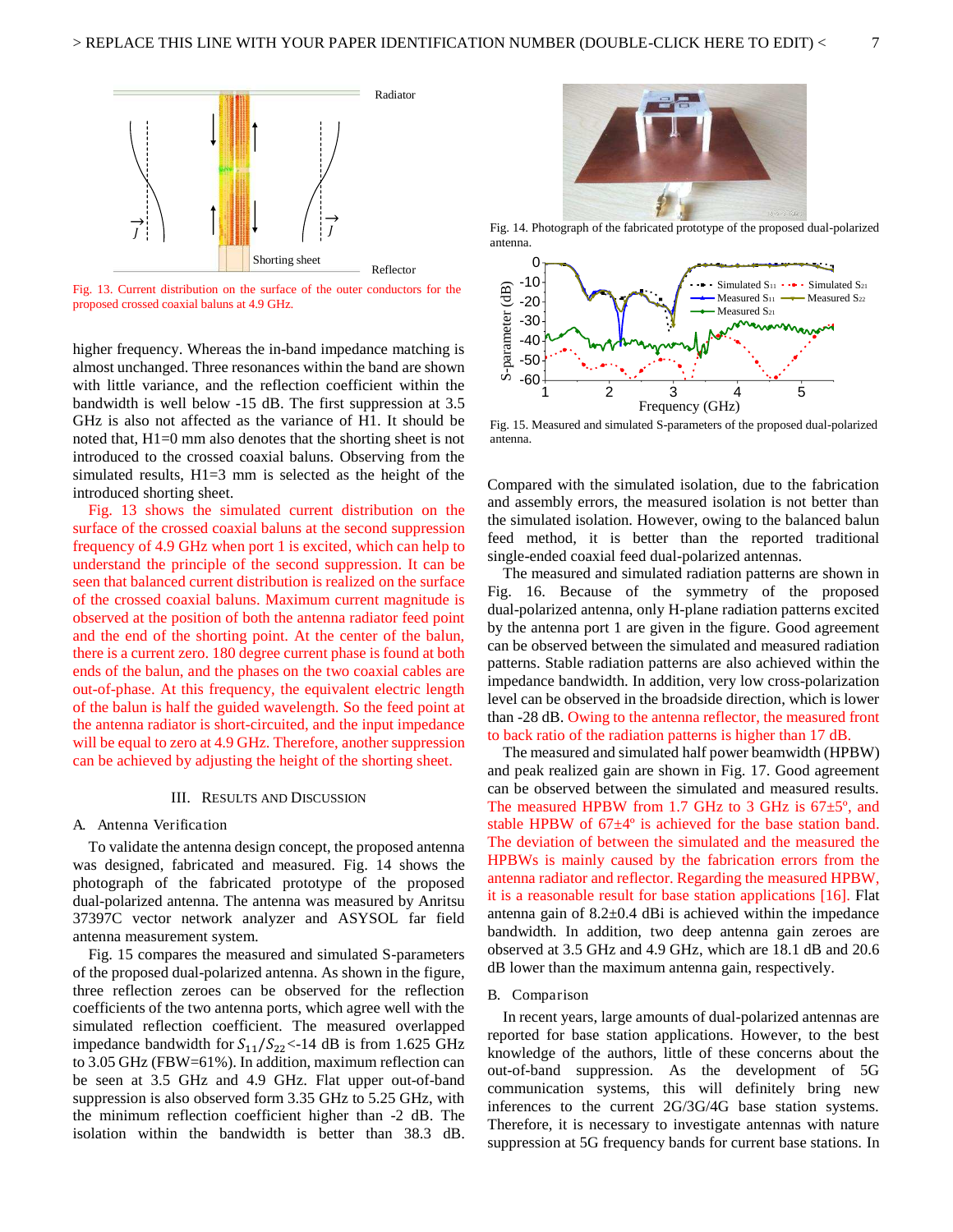

Fig. 16. Measured and simulated H-plane radiation patterns of the proposed dual-polarized antenna when port 1 is excited. (a) 1.7 GHz. (b) 2.2 GHz. (c) 2.7 GHz. (d) 3.0 GHz.



Fig. 17. Measured and simulated HPBW and peak realized gain of the proposed dual-polarized antenna when port 1 is excited.

addition, most of these reported antennas for base stations are crossed dipoles, which cover 1.7-2.7 GHz. A second-order harmonic resonance band will be normally found at about 3.4-5.4 GHz for crossed dipole antennas. Undesired harmonic radiation from 2G/3G/4G antennas will also produce interference to the 5G base station systems. Fortunately, as shown in Table I, our proposed antenna are demonstrated that two radiation nulls are achieved at 3.5 GHz and 4.9 GHz, and wide upper out-of-band suppression is realized from 3.35 GHz to 5.25 GHz with  $S_{11}$  > -2 dB.

Another feature of our proposed antenna is the compact size and high isolation. The length of the square radiator size of the recently reported antennas are around 60 mm. With the incorporation of electric resonance and magnetic resonance, smallest radiator size and widest bandwidth are achieved as compared to the reference antennas shown in the table I. In addition, by using the integrated coaxial baluns, high port isolation of 38.3 dB is also obtained for base station applications.

#### IV. CONCLUSION

This paper proposed a compact wideband dual-polarized antenna with enhanced upper out-of-band suppression. The

| <b>TABLE I</b><br>COMPARISON OF THE DUAL-POLARIZED ANTENNAS FOR BASE STATIONS |                                    |                  |                       |                |                            |
|-------------------------------------------------------------------------------|------------------------------------|------------------|-----------------------|----------------|----------------------------|
| Ref.                                                                          | BW (GHz)                           | $S_{21}$<br>(dB) | Radiator<br>Size (mm) | Height<br>(mm) | Suppression<br>at 5G bands |
| $[11]$                                                                        | 1.69-2.5 (38.9%)<br>RI > 14 dB     | $-35$            | 69                    | 22             | NG                         |
| [12]                                                                          | $1.7 - 2.2(25.6%)$<br>$RI > 15$ dB | $-32$            | 54                    | 38             | NG                         |
| $[14]$                                                                        | 1.66-2.75 (49.4%)<br>$RI > 15$ dB  | $-37$            | 63                    | 35             | NG                         |
| $[15]$                                                                        | 1.68-2.74 (48%)<br>$RI > 14$ dB    | $-35$            | 56                    | 33             | NG                         |
| [16]                                                                          | 1.7-2.9 (52.2%)<br>RI > 14 dB      | $-26$            | 63.5                  | 34.8           | NG                         |
| $[17]$                                                                        | 1.68-2.74 (48%)<br>RI > 14 dB      | $-22$            | 60                    | 31.5           | NG                         |
| This work                                                                     | $1.625 - 3.05(61%)$<br>RL > 14 dB  | $-38.3$          | 47.5                  | 33             | Yes                        |

proposed antenna is equivalent as the incorporation of electric dipoles and magnetic dipoles by using crossed shunt loops. With the combination of electric and magnetic resonances, wide impedance bandwidth and compact radiator size is achieved. Furthermore, four parasitic strips are introduced near the inner edge of loops, which makes the proposed antenna achieve the improved impedance bandwidth and obtain the first suppression at 3.5 GHz. The proposed antenna is fed by the integrated coaxial baluns with high isolation of 38.3 dB. By adding a shorting sheet to the end of baluns, the second suppression at 4.9 GHz is achieved. With the introduction of the parasitic strips and the shorting sheet, wide upper out-of-band suppression is realized from 3.35 GHz to 5.25 GHz with  $S_{11}$  > -2 dB. The proposed antenna was further fabricated and measured. Good accordance is obtained between the simulated and the measured results. With the wide bandwidth, high isolation, enhanced suppression, and stable radiation characteristic, the proposed antenna can be a good candidate for base station applications.

#### **REFERENCES**

- [1] K. L. Wong, *Compact and Broadband Microstrip Antennas.* Hoboken, NJ, USA: Wiley, 2002
- [2] L. Wen et al., "A wideband dual-polarized antenna using shorted dipoles," *IEEE Access*, vol. 6, pp. 39725-39733, 2018.
- [3] S.-C. Gao, L.-W. Li, M.-S. Leong, and T.-S. Yeo, "Dual-polarized slot coupled planar antenna with side bandwidth," *IEEE Trans. Antennas Propag.*, vol. 51, no. 3, pp. 441–448, Mar. 2003.
- [4] S. Gao, L. W. Li, M. S. Leong, and T. S. Yeo, "A broad-band dual-polarized microstrip patch antenna with aperture coupling," *IEEE Trans. Antennas Propag.*, vol. 51, no. 4, pp. 898–900, Apr. 2003.
- [5] Y. Wang and Z. Du, "Dual-polarized slot-coupled microstrip antenna array," *IEEE Trans. Antennas Propag.*, vol. 63, no. 9, pp. 4239–4244, 2015.
- [6] Y. Wang and Z. Du, "Dual-polarized dual-band microstrip antenna with similar-shaped radiation pattern," IEEE Trans. Antennas Propag., vol. 63, no. 12, pp. 5923–5928, 2015.
- [7] W. Wang, J. Wang, A. Liu, and Y. Tian, "A novel broadband and high-isolation dual-polarized microstrip antenna array based on quasi substrate integrated waveguide technology," *IEEE Trans. Antennas Propag.*, vol. 66, no. 2, pp. 1–1, 2017.
- [8] H. S.-M. and G. Zhang, "High-isolation, low cross-polarization, dual-polarization, hybrid feed microstrip patch array antenna for mpar application," *IEEE Trans. Antennas Propag.*, vol. 66, no. 5, pp. 2326–2332, 2018.